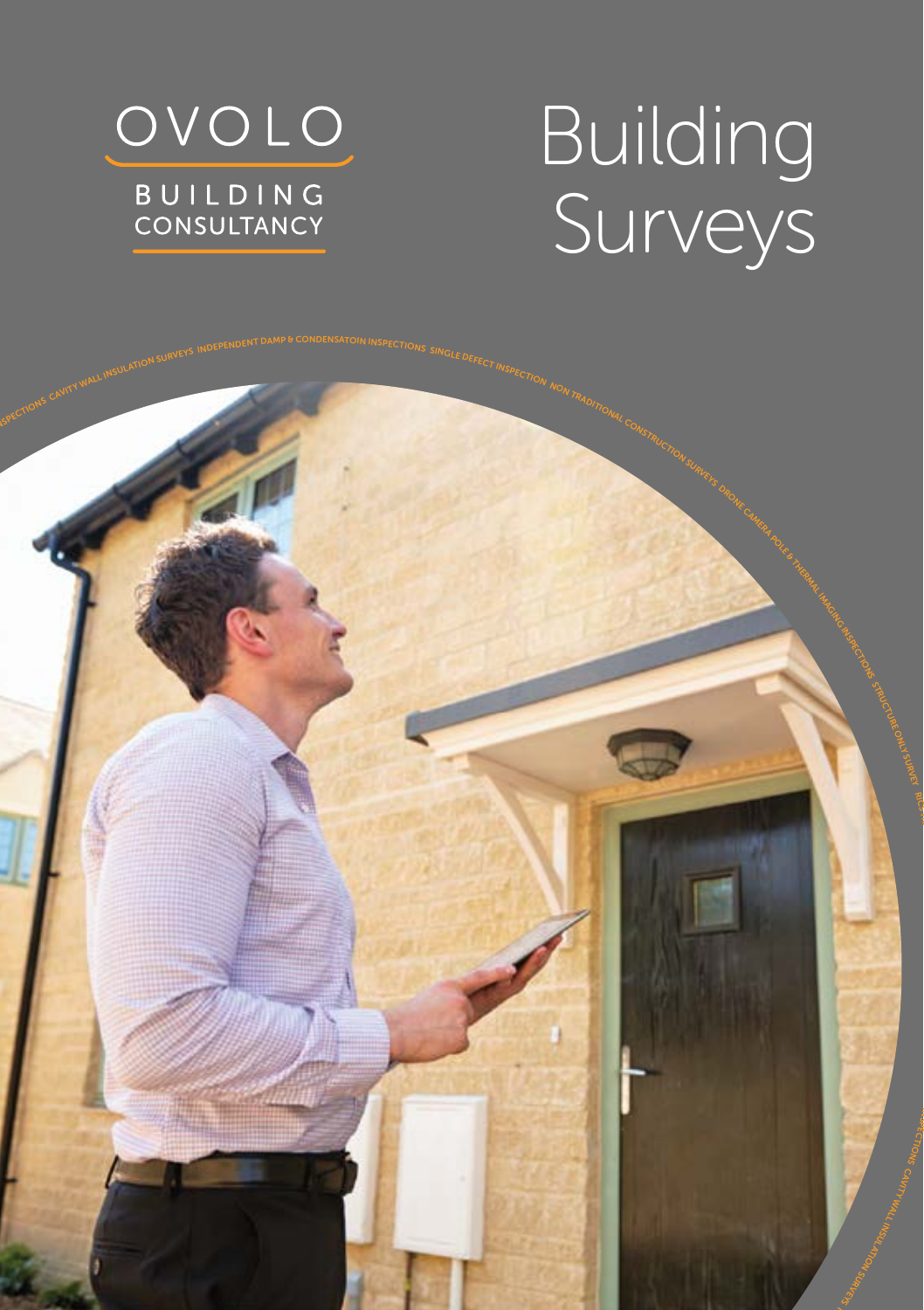Wakefield based Ovolo Building Consultancy was established by Chartered Building Surveyor Matthew Wood. Its aim, to provide a range of professional building consultancy and surveying services to commercial and residential clients.

Matthew Wood

Matthew Wood BSc(Hons) MRICS MCIOB MEWI ACIArb Chartered Building Surveyor 07709 066969 matthew@ovolobc.com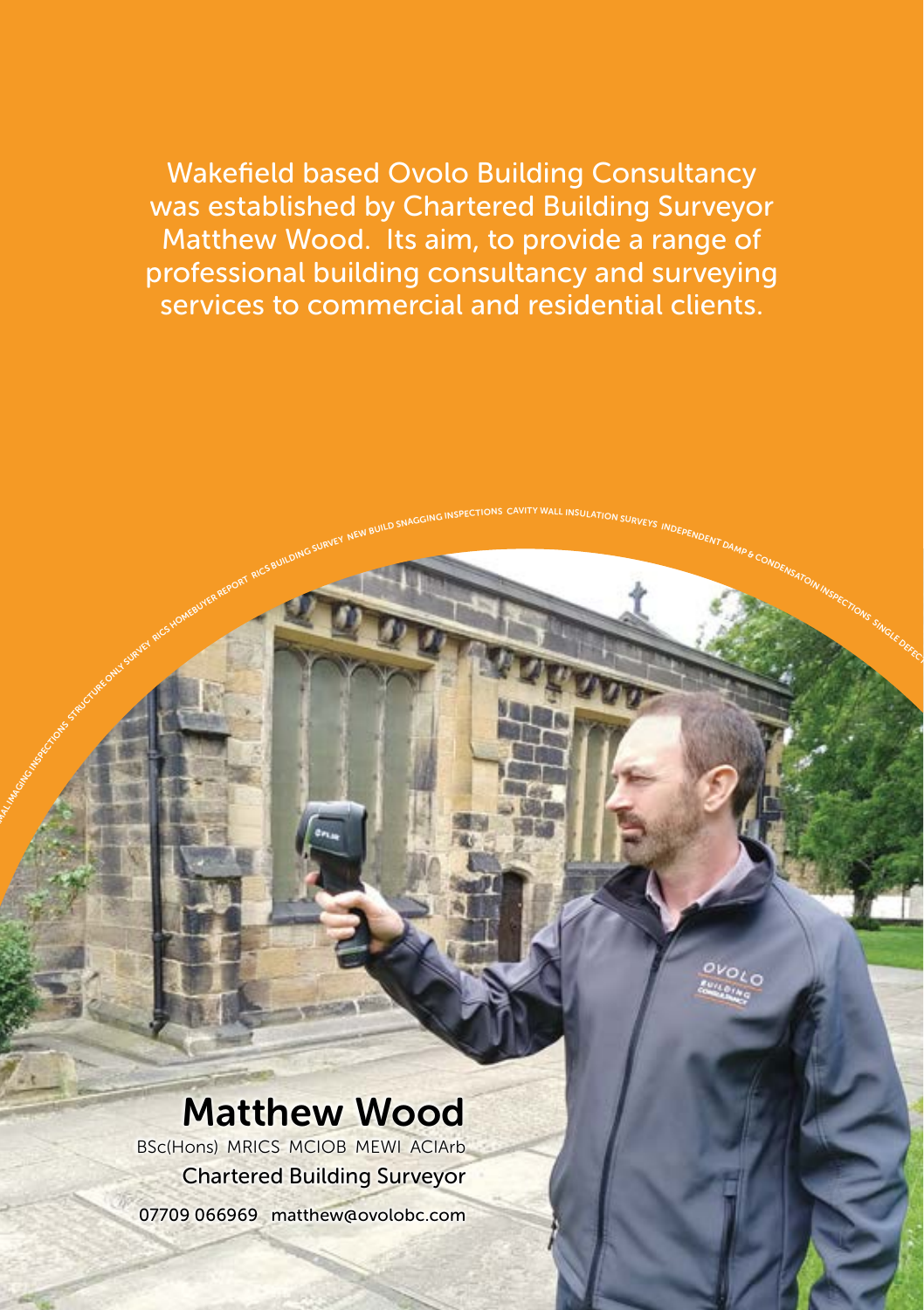#### RICS Homebuyer Report (level 2 survey)

A report designed by RICS to provide a clear traffic light rating system on building, garage and boundary elements including advice on repairs and ongoing maintenance. It is easily understood – written in plain English rather than technical jargon. The Homebuyer Report is suitable for a conventional house, flat or bungalow up to around 100 years old that is in a reasonable condition.

#### Structure Only Survey

Designed specifically by us for clients who simply want to know details of just the structural integrity of a property. We provide a detailed inspection and comprehensive report on the main structural elements only. This includes roof coverings, roof structure, floors and the external & internal walls, along with all associated defects. This report is ideal for clients looking to purchase a renovation project.

#### RICS Building Survey (level 3 survey)

This building survey (formerly known as a structural survey) is ideal if you're dealing with a large, older or run-down property. It's recommended for buildings that are unusual or altered, or if you're planning major works. It provides more detailed information about the structure and fabric of the property than the Homebuyers Report but is still based on the traffic light system.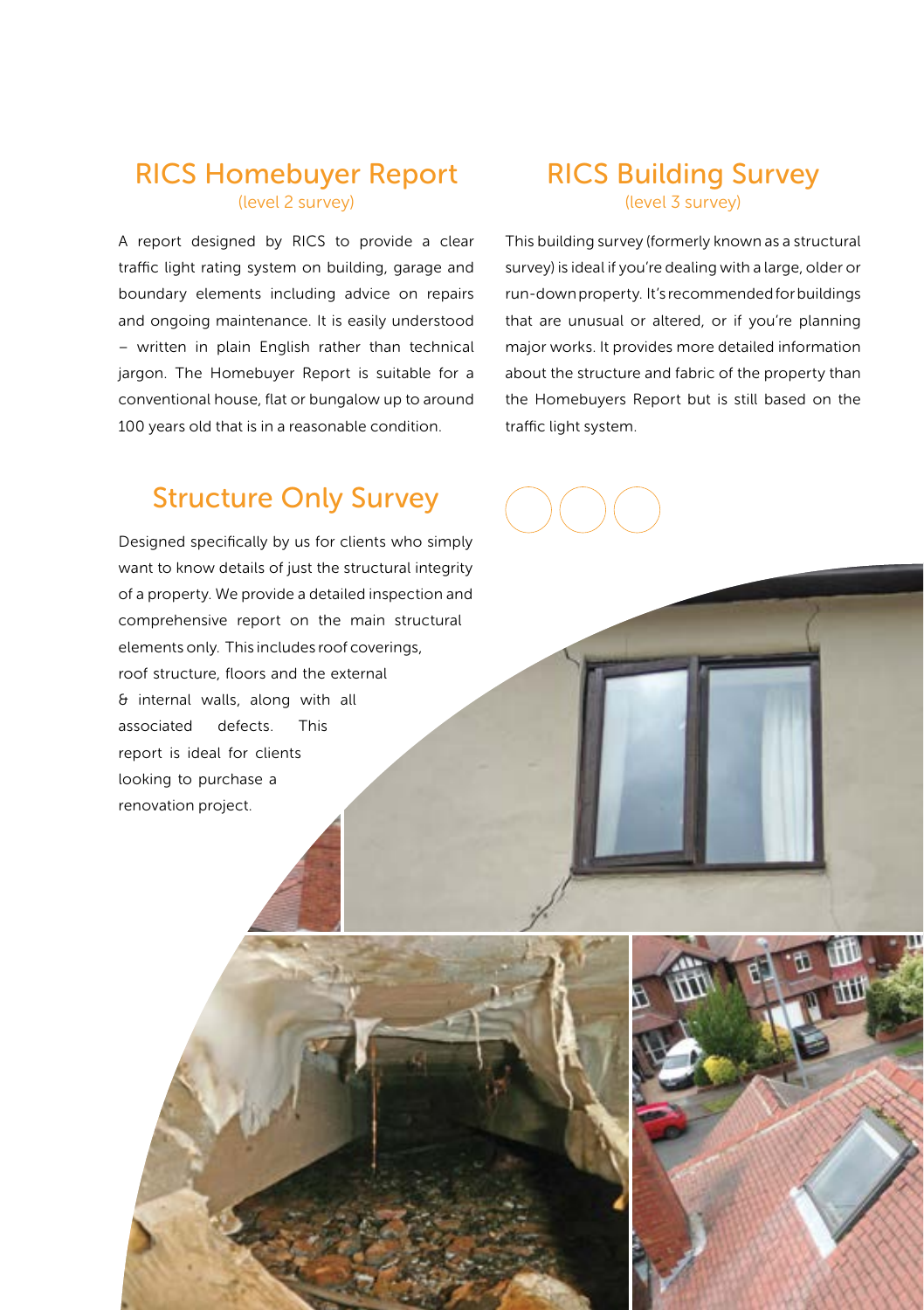#### Independent Damp and Condensation Inspections

We utilise our advanced equipment, including thermal imaging and access cameras, to assist in diagnosing the root cause of the problem. This is combined with our years of knowledge and experience. Our reports will identify the cause of the damp, moisture or condensation along with any remedial works required and approximate costs for the works.

### New Build Snagging Inspections

This is a very detailed inspection of a new-build property to identify any issues not rectified by the developer on handover. We check every aspect of the property including decorations and finishes, and then provide a detailed report which can be given to the developer to rectify the items noted. We can also undertake a 'de-snag' inspection to ensure all snags noted have been rectified.

#### Single Defect Inspection

An inspection and report on one specific defect, such as damp, water ingress, subsidence, rot, roof problems, building movement, cavity wall ties, timber decay. Our reports advise on the cause of defect and the necessary works required, including costs to rectify the issue.

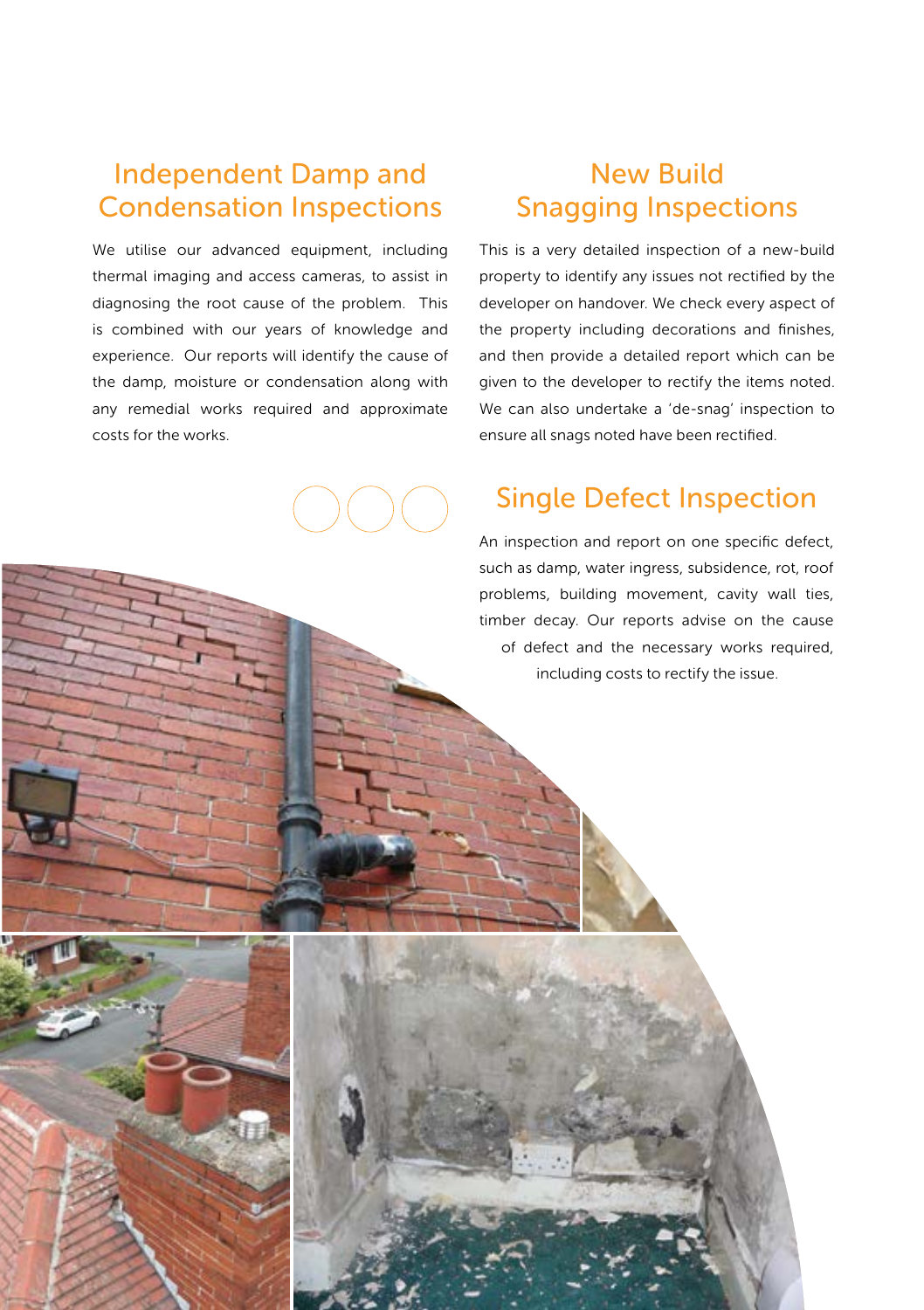## Drone, Camera Pole and Thermal Imaging

We can provide high level photographic surveys with our telescopic camera pole which extends to 10 metres. If more elevated inspections are required, then our high-resolution drone inspection is used. Our thermal imaging camera can see what the naked eye cannot; it is extremely useful for identifying missing/poor insulation, thermal bridging, cold spots, water leaks, etc.

#### Cavity Wall Insulation Surveys

We have specialist knowledge & equipment to provide inspections on failed or incorrectly installed cavity wall insulation. Some clients require this survey as part our Expert Witness service for legal proceedings in order to take the matter further with their Cavity Wall Insulation Guarantee provider.

### Non-Traditional Construction

A specialist survey on non-traditional residential dwellings to advise on the condition rating and any repairs required. Typical construction types include Airey, Trusteel, Wates, Reema & Wimpey No-Fines. Intrusive investigation with a borroscope or access camera is normally required.

We are often requested to specify and manage the repair works to defects we have identified.